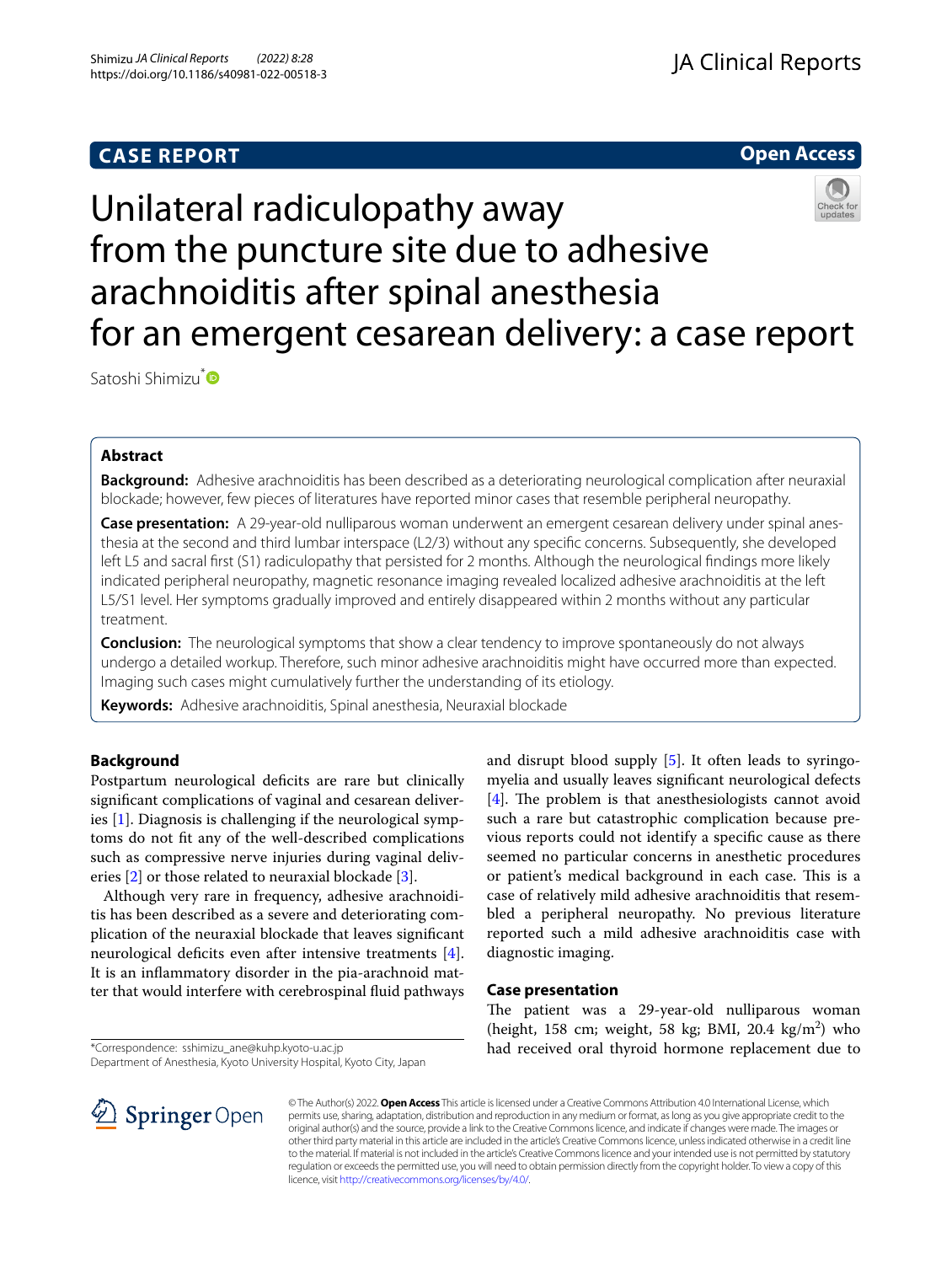previous subtotal thyroidectomy for Graves' disease. No abnormalities in platelet count or coagulation had been noted. She was initially referred to our institution due to suspected placenta previa. At 31 weeks of gestation, the placental position was confrmed within the normal range, and the placenta previa was denied. No additional concerns were described during the remainder of her pregnancy. At 41 weeks of pregnancy, vaginal delivery was induced by oxytocin administration. The patient did not ask for epidural analgesia for her childbirth. The malpresentation or malrotation of the fetal head was not confrmed, which would compress the nerve root and induce severe radiating pain. The obstetrician expected uterine hypertonus when her fetus developed non-reassuring fetal status. The patient was advised of emergent cesarean delivery because the discontinuation of oxytocin did not improve the fetal status.

After careful disinfection with 10% povidone-iodine, waiting for the disinfectant to dry, spinal anesthesia was performed with the patient's left lateral position. The L2/3 interspace was identifed by palpating the posterior superior iliac spine to confrm the L5 and S1 vertebrae. A 25-gauge Quincke needle was used to puncture the L2/3 interspace via median approach.

The first puncture obtained clear cerebrospinal fluid refux. A mixture of anesthetics containing 12 mg of 0.5% hyperbaric bupivacaine, 0.1 mg of morphine hydrochloride, and 10 mcg of fentanyl citrate was administered. There were no concerns, such as bleeding or radiating pain, during the puncture or infusion of the anesthetics. The level of the blockade successfully covered the sixth thoracic vertebral dermatome level.

The delivery was uneventful for both the patient and infant, and the estimated blood loss was 500 mL. The patient noticed discomfort and numbness in the left lower extremity 7 h after the spinal procedure, but she did not tell the fnding to her obstetrician. On a postoperative day 1, she complained of sensory numbness on the lateral side of the left lower leg and difficulty with dorsifexion and plantar fexion of the left foot. A neurologist was consulted by her obstetrician and assessed the manual muscle strength test and found that her left tibialis anterior and gastrocnemius muscles had weakened by 3/5. The neurologist also noted sensory loss on the lateral side of the left lower leg. Collectively, the injury to the L5 and S1 nerve root was suspected. On postoperative day 3, the patient underwent MRI to rule out the possibility of such complications as epidural hematoma formation. The image showed a  $T2W1$  low signal in the left side of the spinal canal at the L5/S1 level due to adhesive arachnoiditis (Fig. [1](#page-1-0)). No abnormal signal was observed in the spinal cord. She could walk unaided within a few days; however, the dullness and paralysis persisted at discharge



spinal anesthesia. The left L5/S level shows a T2W1 low signal (white arrowheads). Adhesions between the proximal nerve roots and the cauda equina are also noted. There is no abnormal signal in the spinal cord. The asterisk indicates an intervertebral disk at L5/S1

<span id="page-1-0"></span>on the sixth postoperative day. The symptoms gradually improved and entirely disappeared within 2 months.

## **Discussion**

This is a case of left lumbar fifth  $(L5)$  and sacral first  $(S1)$ radiculopathy that resembled peripheral neuropathy after spinal anesthesia for an emergent cesarean delivery. Even though there were no particular concerns in the anesthetic procedures, the radiculopathy was caused by localized adhesive arachnoiditis away from the puncture site. Characteristic of neurological fndings and the delivery course helps us infer the pathophysiology of postpartum nerve injuries. For example, prolonged delivery in the lithotomy position might induce compressive nerve injuries, including peroneal nerve  $[1]$  $[1]$ . The fetal head position in the pelvis might injure the unilateral nerve root. The well-known neurological complications associated with neuraxial anesthesia are transient neurological symptoms, cauda equina syndrome, and neuropathy associated with hematoma or abscess formation [[3\]](#page-3-2). A puncture needle might directly injure spinal cord or nerve root near the puncture site. Literature indicates that even well-trained anesthesiologists could misidentify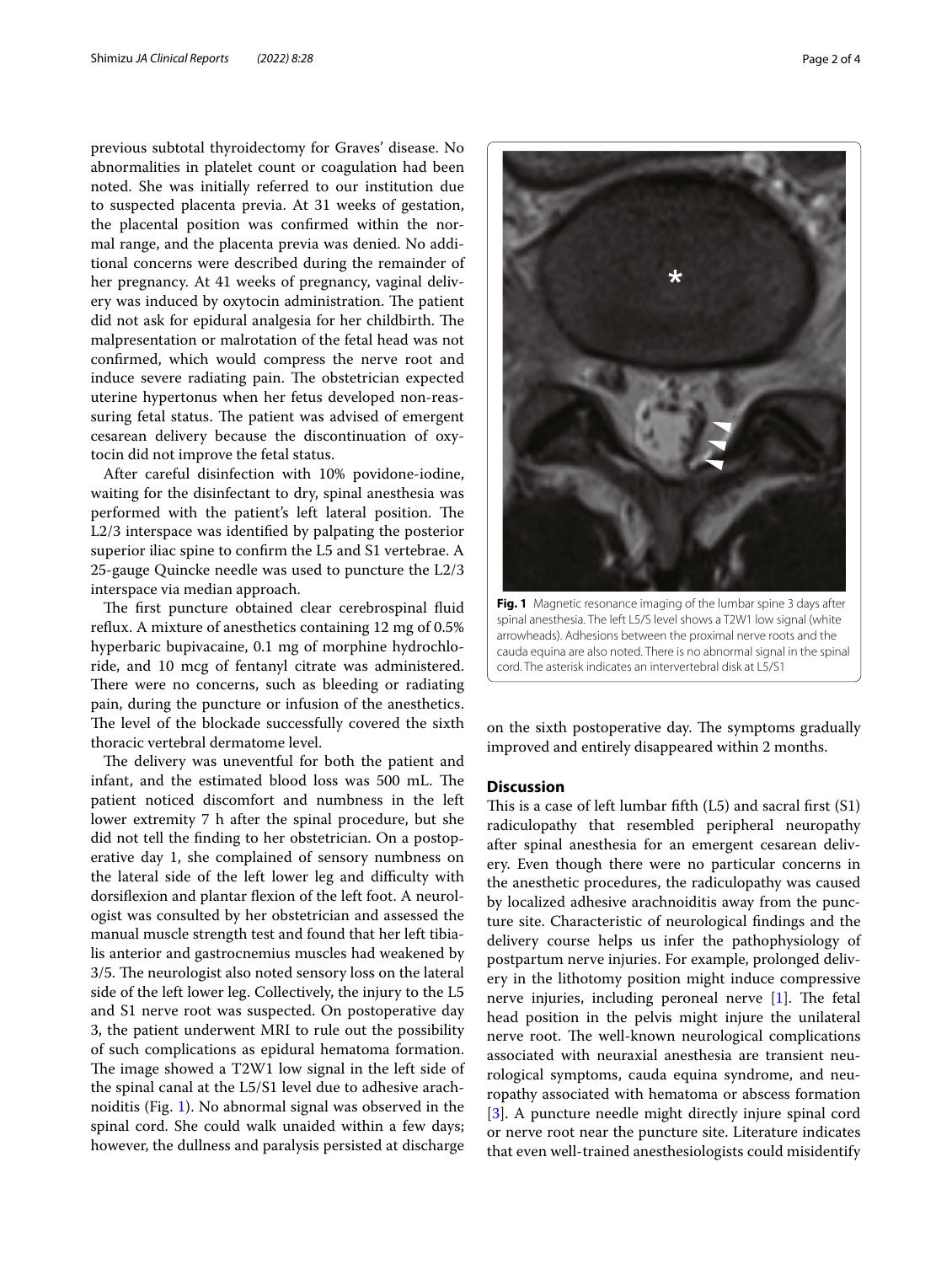the vertebrae  $[6]$  $[6]$ ; however, in this case, there was little chance to puncture L5/S1 interspace because the vertebral spaces were counted up after clearly identifying the posterior superior iliac spine. Therefore, the diagnosis was challenging because neurological fndings in the present case did not ft any of the conditions above.

Initially, the neurologist presumed that the neurological fndings were derived from peripheral nerve injury. However, he decided to conduct diagnostic imaging since the patient's neurological symptoms were difficult to correlate with the anesthetic procedure or the delivery course. Surprisingly, MRI revealed an unexpected lesion of adhesive arachnoiditis. However, it remained unclear why the patient developed such a rare complication after uneventful spinal anesthesia. Adhesive arachnoiditis is an infrequent but severe complication of neuraxial blockade that potentially induces syringomyelia in severe cases [\[7\]](#page-3-6). Arachnoiditis is presumed to be triggered by conditions such as intrathecal infection and bleeding, local anesthetics, or contamination with chemicals such as chlorhexidine used for disinfection before neuraxial anesthesia  $[8]$  $[8]$ . Therefore, one of the potential explanations for this case is that the hyperbaric bupivacaine or the tiny amount of hemorrhage upon puncture could have accumulated around the left L5/S neuronal root and caused infammation as she spent most of the time in the left lateral position after cesarean delivery. However, it is still questionable to conclude that positional bias was the problem.

Symptoms that show a clear tendency to improve spontaneously do not always undergo a detailed workup. In this case, the decision to perform an MRI was made on the third postoperative day, not on the onset of the neurological symptoms. The fact that the scheduled discharge date was approaching, and the patient's strong desire to know the problem, prompted us to perform the MRI. If the patient had accepted to be followed up without imaging, the patient might not have gone through a diagnostic MRI. Therefore, the pathology might have occurred more than expected.

A detailed workup may provide several advantages. For example, we can consider how this patient should be managed in the next delivery. Because the patient in the present case is still young, and since a cesarean delivery was chosen for her frst child, cesarean delivery might be selected for a future delivery unless she opts for a trial of labor after a cesarean. However, if the problem was due to some anatomical factor of the patient, it is likely to recur in the subsequent anesthetic management. Epidural anesthesia alone or in combination with spinal anesthesia could minimize the amount of local anesthesia administered to the subarachnoid space, even though epidural anesthesia itself could induce adhesive arachnoiditis  $[5]$  $[5]$ . The use of isobaric bupivacaine might reduce the risk of neurological complications if positional bias was the actual cause in this case, as she reported that she had spent most of the time in the left lateral position after cesarean delivery. In case the patient prefers general anesthesia, a careful and multidisciplinary discussion, including the patient, would be required to decide whether general anesthesia is indicated. In case of any issues, the obstetrician and anesthesiologist should discuss future anesthetic procedures thoroughly, provide sufficient explanations with the patient, and obtain consent before the next cesarean delivery. At least, the patient should be informed of the advantages of delivering in a general hospital where postoperative neurological consultations, including MRI scans, are readily available.

In conclusion, spinal anesthesia from the L2/3 intervertebral space for an emergency cesarean delivery caused unilateral L5 and S1 radiculopathy with residual neurological symptoms for 2 months. It was challenging to unveil the pathophysiology directly from the delivery course and anesthetic procedure. The MRI scan revealed the development of adhesive arachnoiditis with an unknown etiology. Although a rare condition resolves spontaneously, and does not always undergo a detailed workup, the data obtained by imaging such a case may cumulatively provide helpful information to understand the cause of such a rare complication and provide information that may aid in the future anesthetic management of the individual patient.

#### **Abbreviations**

L: Lumbar vertebra; S: Sacral vertebra; MRI: Magnetic resonance imaging.

#### **Acknowledgements**

I thank Dr. Masanori Sawamura, a neurologist, and Dr. Takuya Hinoda, a diagnostic radiologist, for insightful discussions regarding this case.

#### **Author's contribution**

SS was responsible for the anesthetic management of the case and wrote the manuscript. The author(s) read and approved the fnal manuscript.

#### **Funding**

No external funding was used for the case report.

#### **Availability of data and materials**

Not applicable

#### **Declarations**

**Ethics approval and consent to participate** Not applicable

#### **Consent for publication**

Written informed consent was obtained from the patient for publication of this case report and accompanying images.

#### **Competing interests**

The author declares that he has no competing interests.